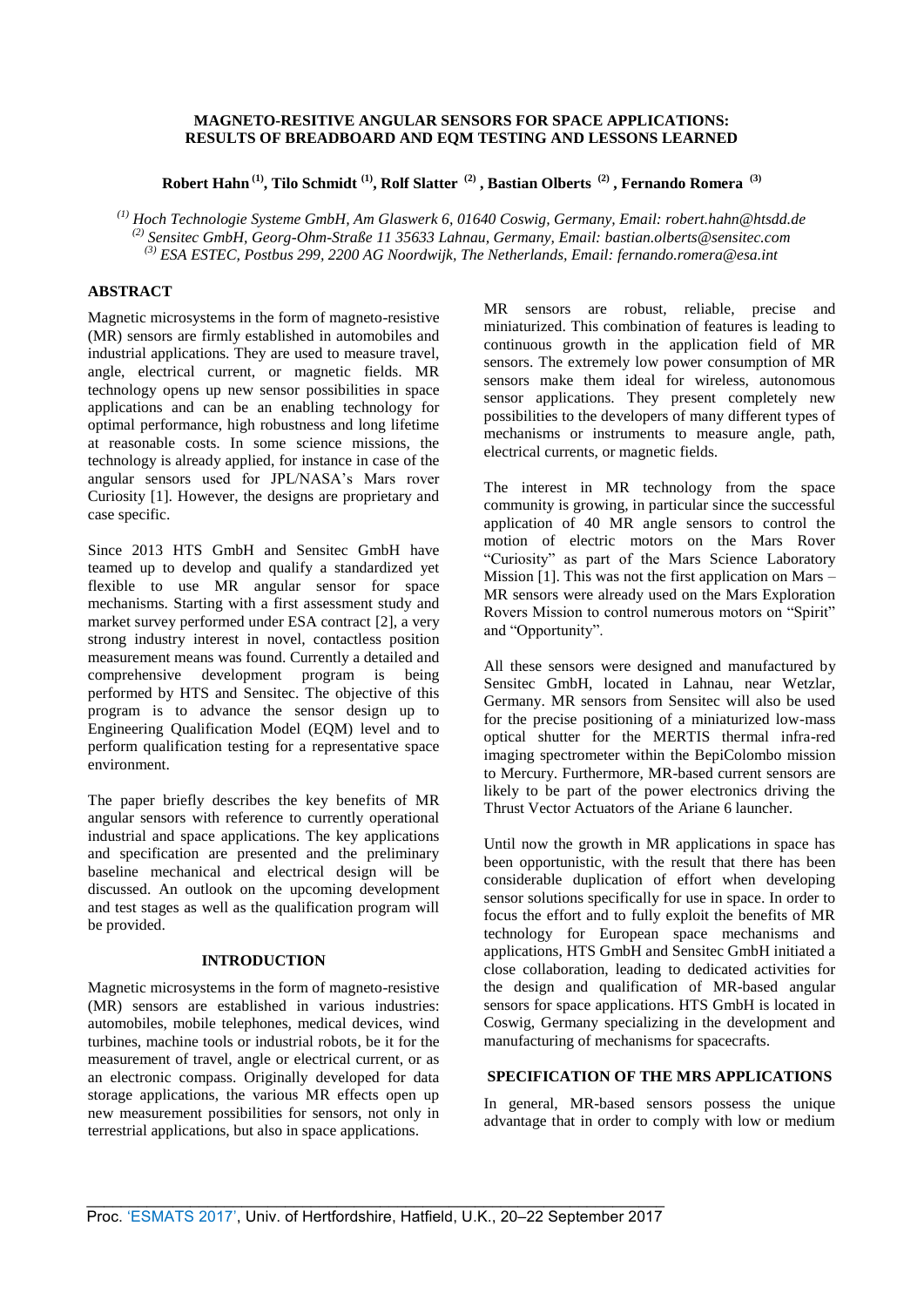performance demands (i.e., up to 11 bit resolution), basically no front end signal conditioning is required to provide the user with a reasonable angular signal due to the intrinsic sine-cosine output signal. In order to achieve discrete (hence TTL compatible) sensor output signal, only a reduced signal processing is required. This is desired by most potential users and makes this concept an ideal candidate for low to medium performance 360° incremental encoders with a reference pulse. Such sensor can be used to replace potentiometers in mechanisms in order to improve reliability, performance and to keep the costs at low level, or to enable closed-loop motor control for improved mechanism performance and reduced microvibrations. Such medium performance encoder could be used for instance for:

- Antenna pointing mechanisms
- Shutter mechanisms
- Calibration mechanisms
- Reaction wheels (e.g., as wheel speed sensors)
- Robotic exploration (e.g., wheel position sensors, as already used in case of the Curiosity Rover [1])

As a baseline for the design of the Magneto-Resistive Angular Sensor for Space Applications (MRS), a dedicated pilot application was selected, and the technical requirements were derived. The baseline specification is given in Tab. 1.

It is worthwhile to highlight that the AMR and GMR sensors developed and produced by Sensitec allow for various sensor concepts; hence it is also possible to design and qualify mission-specific or user-specific encoders, allowing for true power-on absolute angular measurements, or high resolution and high accuracy angular measurement.

| Requirement               | Value                             |  |
|---------------------------|-----------------------------------|--|
| Angular Range             | $360^{\circ}$ (no deadband)       |  |
| Rotational speed          | $>100$ RPM                        |  |
| Resolution                | $> 10$ bit (~0.3°)                |  |
| Repeatability             | $< 0.5^{\circ}$ (goal: 0.1°, TBC) |  |
| Measurement type          | Incremental<br>with               |  |
|                           | reference pulse                   |  |
| Output signal             | Digital ABZ (TTL)                 |  |
| Power consumption         | $< 150$ mW (TBC)                  |  |
| Lifetime                  | on ground: $> 15$ years,          |  |
|                           | in orbit: $> 15$ years            |  |
| Temperature,              | $-50^{\circ}$ C $+100^{\circ}$ C  |  |
| operational               |                                   |  |
| Temperature,              | $-60^{\circ}$ C $+110^{\circ}$ C  |  |
| non-operational           |                                   |  |
| <b>Radiation hardness</b> | $>$ 250 krad                      |  |
| Mass                      | $<$ 150 g                         |  |

*Table 1 MRS Key Requirements Specification*

## **BREADBOARD DESIGN**

The design for breadboard testing consisted of two mechanical housings. The lower stage, as shown in Fig. 1 accommodated two sensor assemblies (nominal and redundant). Each of these assemblies comprised a preamplification for the MR chips. An AMR chip was used to provide a sine/cosine signal from the passing incremental track of the pole ring. A GMR chip was engaged to give a once per revolution reference pulse. The rotor has a second (datum) track magnetized for that.



*Figure 1Sensor and rotor assembly*

The second stage housing (see Fig. 2) contained the nominal and redundant signal conditioning PCB for the ABZ signal output option.



The rotor design which basically enables the mounting of the pole ring has a clamped connection to a corresponding shaft. This allows for investigation of different axial positions during testing.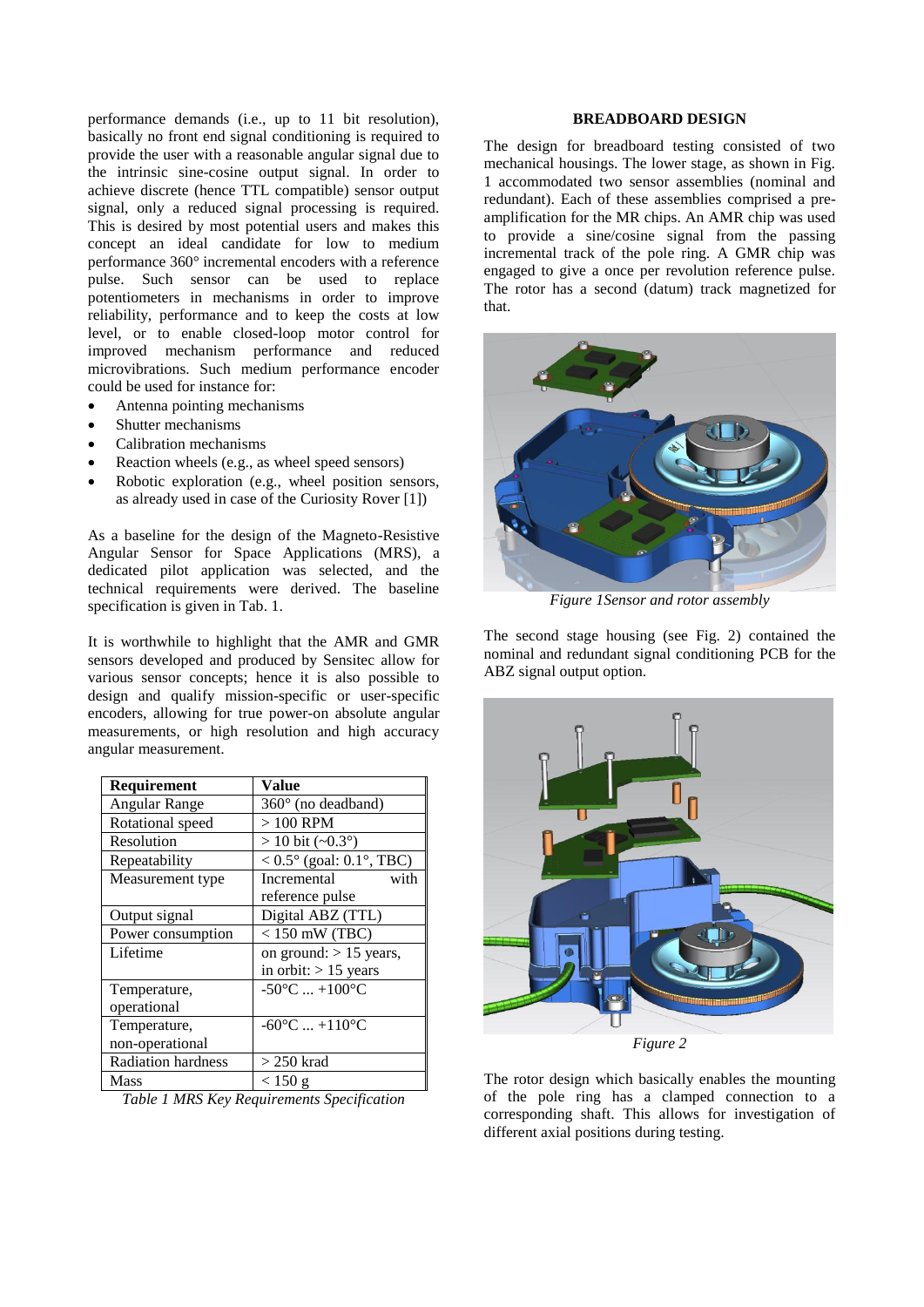#### **TEST RESULTS**

Before finalizing the EQM design a comprehensive test campaign on component, electrical subsystem and breadboard level was carried out to proof the concept, detect possible design issues and develop the test equipment in parallel. Some of the major results will be presented in the following.

# **1.1. Radiation test**

A radiation test was performed with 21 samples of three different MR sensor types (AL798, AL803, GF708). The sensor chips resistance was measured before and after irradiation. Receiving total dose of the samples was staggered in 50krad, 100krad, 300krad, 1000krad and some samples were exposed to 14MeV neutron flux.

The two AMR sensor chips showed negligible differences in the before-after measurements (Fig. 3) for all irradiation doses. The GMR sensor also proofed radiation hardness.



#### **1.2. Magnetization test**

The pole ring magnetization was tested and evaluated as angle error over a full rotation (Fig. 4). The main factors of influence are the mechanical eccentricity of the rotor and the start/end position of the magnetization which is causing a variation of the magnetic pole width.



*Figure 4 excentricity error test at component level*

Inspection of the magnetic poles and measurement of the field strength was done at the pole rings (Fig. 5)



*Figure 5 manetic field strengh of incremental track inspected with magnetic camera*

## **1.3. Electrical subsystem tests**

The electrical subsystem consisting of pole ring, sensor board and signal board was subjected to tests of accuracy, repeatability, hysteresis and signal amplitude/offset etc. The main findings are:

- Repeatability of sensor is  $+/-0.002^{\circ}$
- Uncertainty of sensor without eccentricity error is  $0.1^\circ$
- Electrical hysteresis of signal BB varies with signal amplitude from  $0.03^{\circ}(1 \text{Vpp})$  to  $0.22^{\circ}(0.15 \text{Vpp})$
- Signal amplitude changes with temperature from 0.42Vpp (at -40 $^{\circ}$ C) over 0.3Vpp (at 25 $^{\circ}$ C) to 0.19Vpp (at 100°C)
- Pulse stability of the signal was successfully tested up to 5kHz

### **1.4. Breadboard test**

Breadboard (BB) test intension was to characterize the system as a whole, coupling mechanical and electrical components. The test campaign included several parameters, e.g. speed, air gap, axial potion of rotor, temperature.



*Figure 6 BB hardware mounted in test stand*

For tests at BB level and later qualification a versatile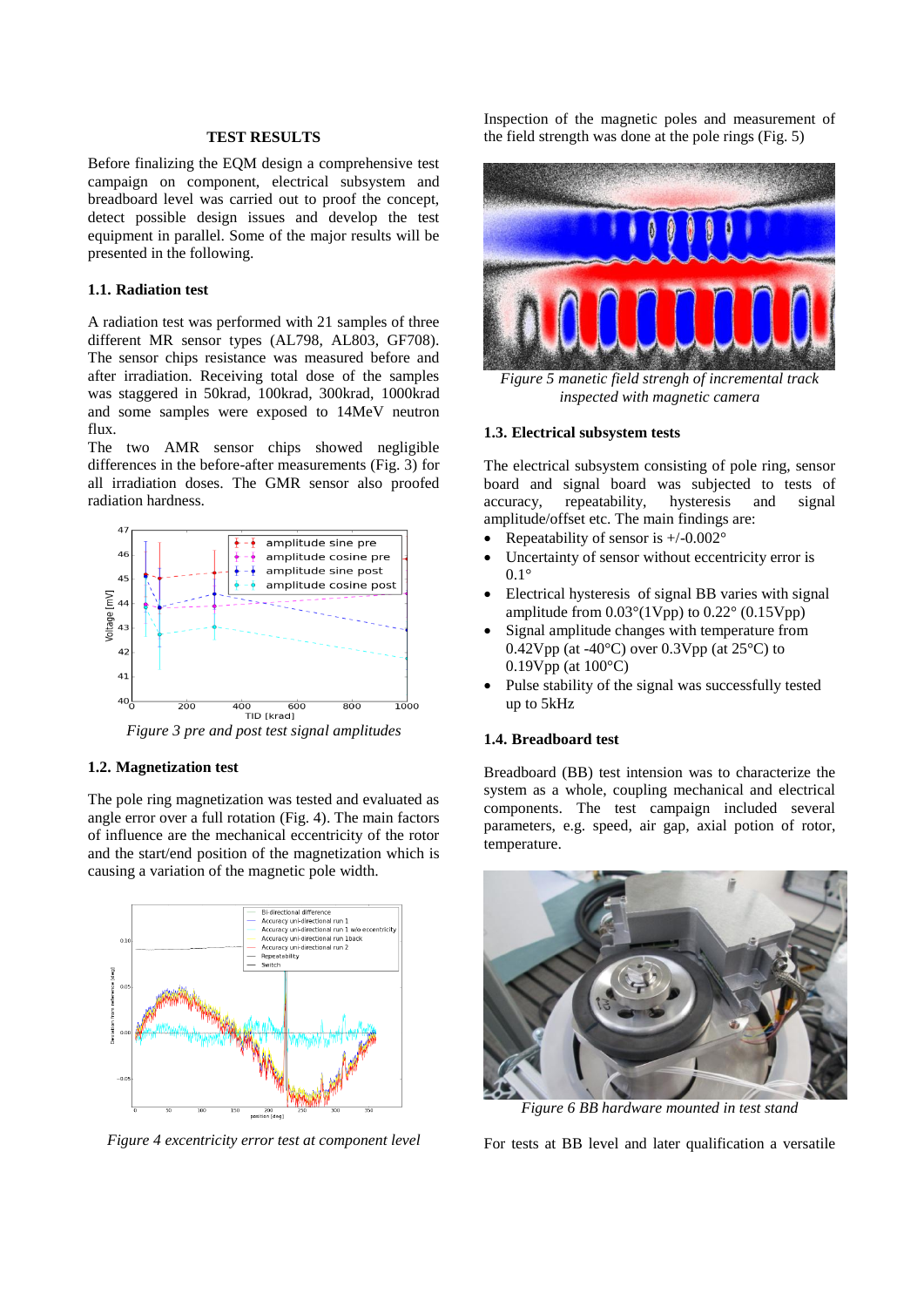test stand was developed enabling functional testing and testing under thermal and vacuum environment (see Fig. 6 and 7).

A stepper motor with gear stage and a mechanical vacuum tight feed through were engaged to motorize a typical arrangement of shaft with preloaded bearings in face to face configuration. The MRS breadboard was located on one end of the shaft close to heaters and a cooling pipe coil. Opposite a vacuum compatible optical encoder was attached to the same shaft in moderate thermal environment, serving as reference measurement system.



*Figure 7 test stand (performance &TVC)*

First tests with variation of speed and rotation direction were conducted. At low speed the angular RMS error of the nominal and redundant MR Sensors was about 0.1°. At higher rotation speed RMS error increased, however the absolute deviation of the angle at stop position was still low. Since final position accuracy was not impaired the conclusion was drawn that the measurement hard/software caused this RMS error increase. The time gap between retrieving the MRS angle and the Reference angle becomes considerable at higher speed. So the set up need improvement for EQM testing campaign.

A considerable high influence on the angular measurement uncertainty has the excentricity of the rotor assembly. In Fig. 8 a typical error plot is shown. First observation is a 360° repeating wave in the error plot caused mainly by excentricity is visible. Second high spikes which also repeat every 360° for the nominal and redundant channel as well are noticed. These turned out to be caused by magnetic crosstalk of the passing datum pulse to the incremental track.



*Figure 8 typlical absolute error recorded during BB testing*

The reference pulse track on the pole ring is serving as an indication of the absolute position. Repeatability of reference pulse was measured with the analog signal by detecting the first falling flanks. Repeatability was less than 0.005° over multiple rotor turns.

A performance driver of the measurement system is the air gap between pole ring and chip housing, because it directly influences the magnetic field strength seen by the chip. The MR chip housing is placed right at the front edge of the board and variation of air gap was done by direct adjusting with a feeler gauge. As expected the error increased with larger gap size (Fig. 9). Correspondingly a lowering in analogue signal amplitude was detected. Optimal would be an operation at about 200 µm distance.



*Figure 9 RMS error of the analoge signal at different air gap sizes*

For the ABZ signal output the error is approximately at the same level up to the point where the weaker signal amplitude from sensor causes a failure in the pulse generation of the signal conditioning electronics. This was the case at about 500-600  $\mu$ m air gap for one of the two tested channels (see Fig. 10).



*Figure 10 RMS error of the ABZ signal at different air gap sizes*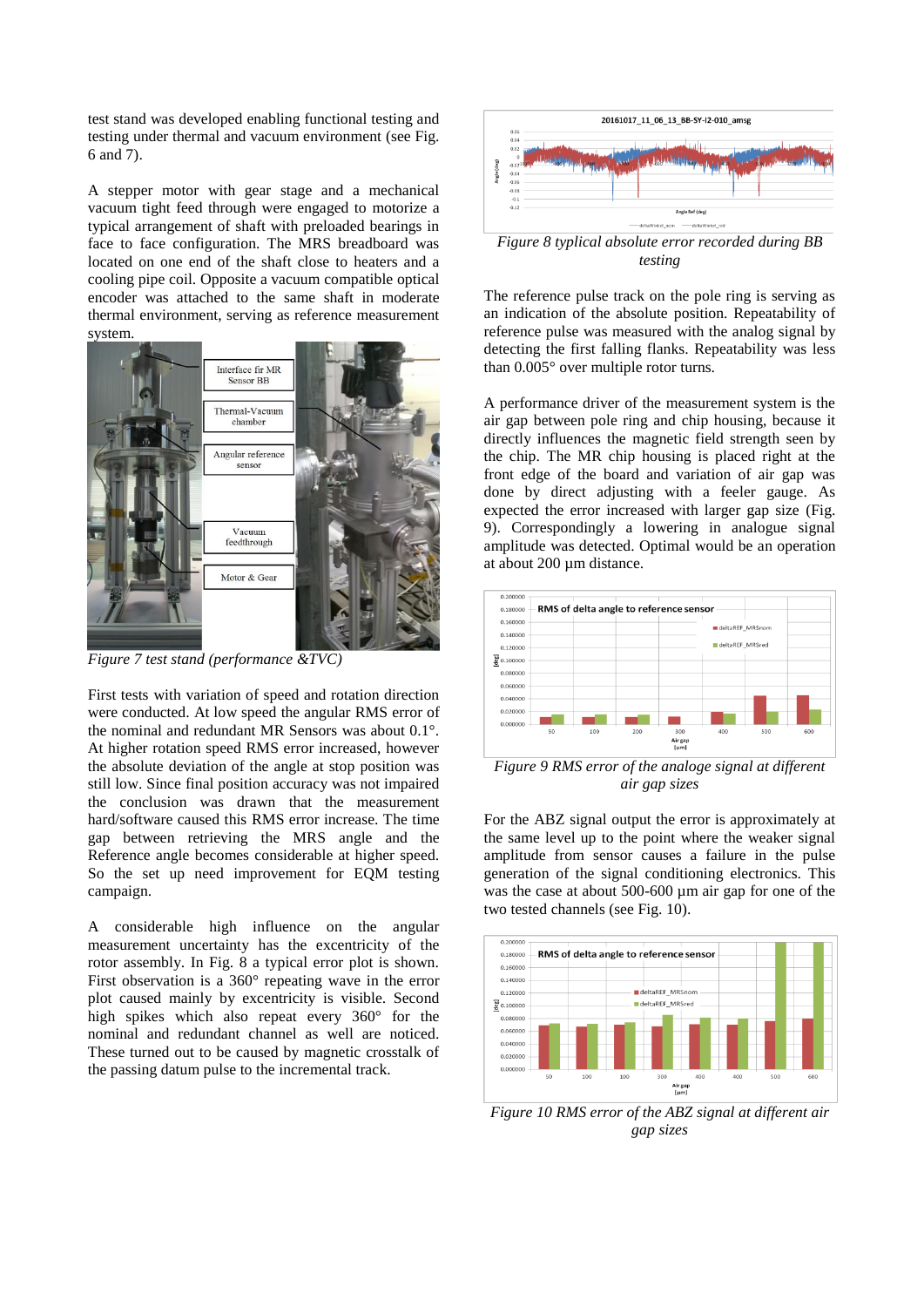Tests at hot/cold environment in the range of -40°C up to +80°C resulted not in considerable different behavior as for room temperature.

| Parameter                       | ABZ<br>Signal<br>(BB Test)         | Analogue Signal<br>(BB Test)                             |
|---------------------------------|------------------------------------|----------------------------------------------------------|
| Angular<br>Measurement<br>range | $> 360^\circ$ without<br>dead zone | $> 360^\circ$ without<br>dead zone                       |
| Resolution                      | 10.8 bit                           | $\sim$ 16<br><b>bit</b><br>equivalent with<br>12 bit ADC |
| Linearity error                 | $< 0.14^{\circ}$                   | $< 0.1^\circ$                                            |
| Repeatability                   | $\pm 0.05^{\circ}$                 | $< 0.005$ °                                              |
| Temp. Range                     | $80^{\circ}$ C<br>$-40$<br>tested  | $80^{\circ}$ C<br>$-40$<br>tested                        |
| Signal Type                     | $TTL(0-5V)$                        | Analogue 1 Vpp<br>max.                                   |
| <b>Radiation Level</b>          | $>$ 250 krad                       | 300 krad                                                 |

#### **TEST RESULTS SUMMARY**

*Table 2 BB performance summary*

## **LESSONS LEARNED FROM BB TESTING**

The BB testing campaign delivered valuable inputs into the design of the EQM. Problematic areas are for instance the error caused by eccentricity and magnetisation. Mechanical runout will not be possible to exclude completely. However the grinding process of the outer diameter of the pole ring before magnetisation showed reasonable improvements. A crosstalk of the reference pulse (located at magnetization start/stop position) will be prevented for the EQM by putting the magnetic tracks more distant from each other. In addition the magnetization of the start stop position will be improved to reduce pole size variation.

In terms of the design the housing concept of the BB was found bulky and adverse for harness routing. A revision of the design resulted in a modular approach for the EQM as shown in the following.

#### **MRS EQM SENSOR DESIGN**

Based on the elaborated specification, a MRS design has been developed.

In its baseline configuration, the encoder will be in an off axis arrangement (Fig. 11). The rotor comprising the pole ring, an adapter and a clamp ring is mounted to the shaft or other rotating part of a mechanism.



*Figure 11 configuration with analog output 1Vpp*

The sensor assembly and the signal processing are accommodated in separate housings. These are fixed to the static part of the mechanism. The spatial separation of sensor assembly and the signal processing assembly offers more flexibility. It need less space in the vicinity of the sensing location and enables modular and redundant configurations (Fig. 12).



*Figure 12 redundant configuration with signal processing (output 0/5V ABZ)*

The pole ring which represents the magnetic scale has a diameter of 72 mm. One track is magnetized with 230 poles. A second track comprises a single pole generating a reference signal for a full rotation. The rotor assembly design of the EQM has a lightweighted clamping design and also a option for direct mounting with screws (Fig. 13)

An AMS chip uses two magneto-resistive areas generating a sinus and cosines voltage amplitude when passing a pole. The signal board uses this output to generate 8 flanks per pole, which result in a resolution of 10.8 bit.

Variations in pole ring size are possible. However since the pole width shall be 1 mm the reduction in diameter is also resulting in lower resolution. The used of the shelf pole ring is rather massive, but an optimization of radial thickness with a grinding process is possible to fit between standard sizes.